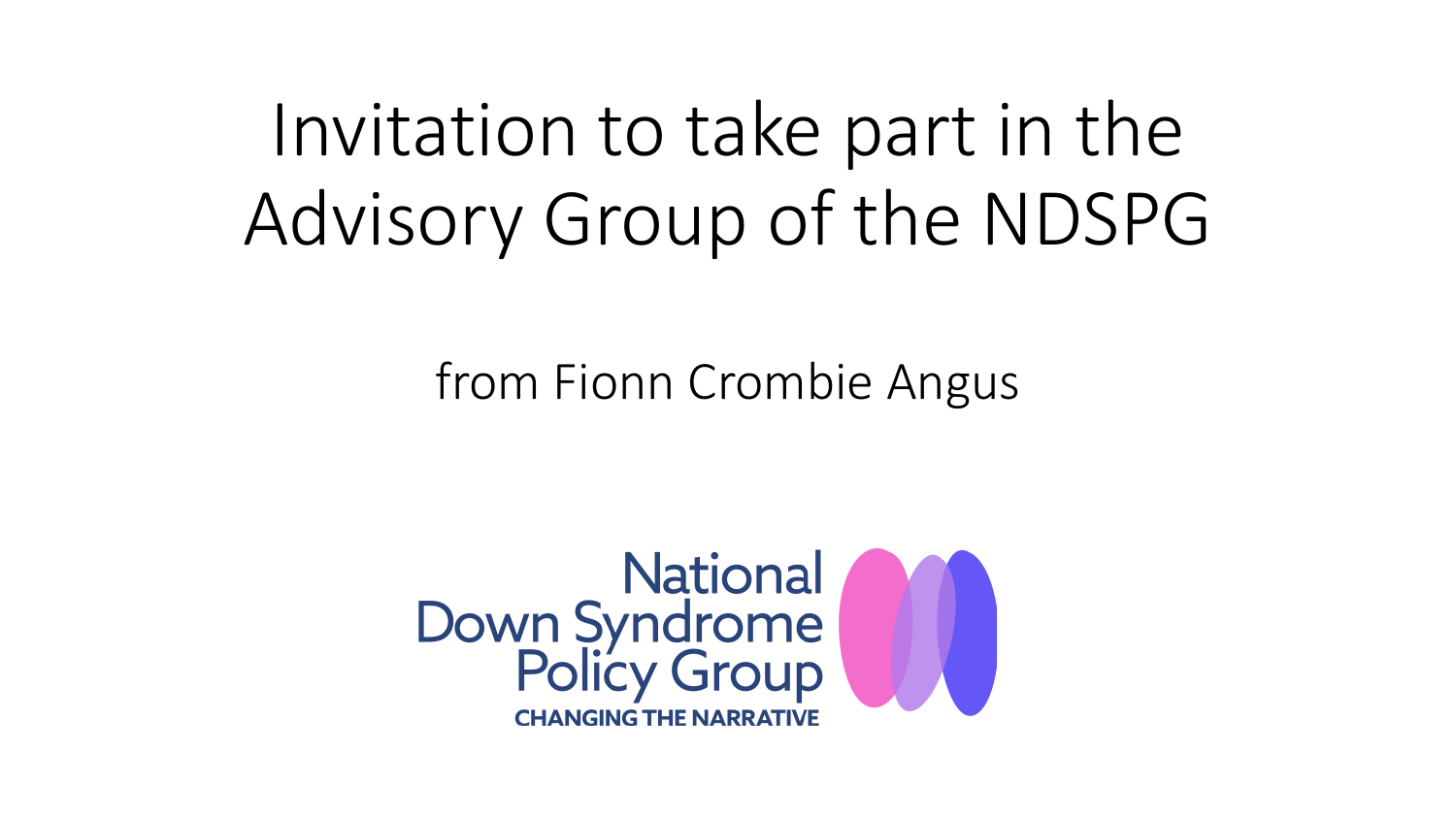

Hello Everyone.

My name is Fionn Crombie Angus. I am a researcher, and I have Down syndrome.

I'm inviting you to join the Advisory Group for the NDSPG (which stands for the National Down Syndrome Policy Group). The NDSPG are working with the UK government to support people with Down syndrome to have good lives.



This Advisory Group will hold meetings for people with Down syndrome to share and record their views with the NDSPG.

The NDSPG will use what you tell us at the meetings to help the government write the Down Syndrome Bill so people with Down syndrome get the same opportunities as everyone else.



The next Advisory Group will be meeting on Zoom from 6:00 – 7:30 pm on these dates:

9th May 13th June 11th July

We may have more meetings after these, but that will be up to us to decide.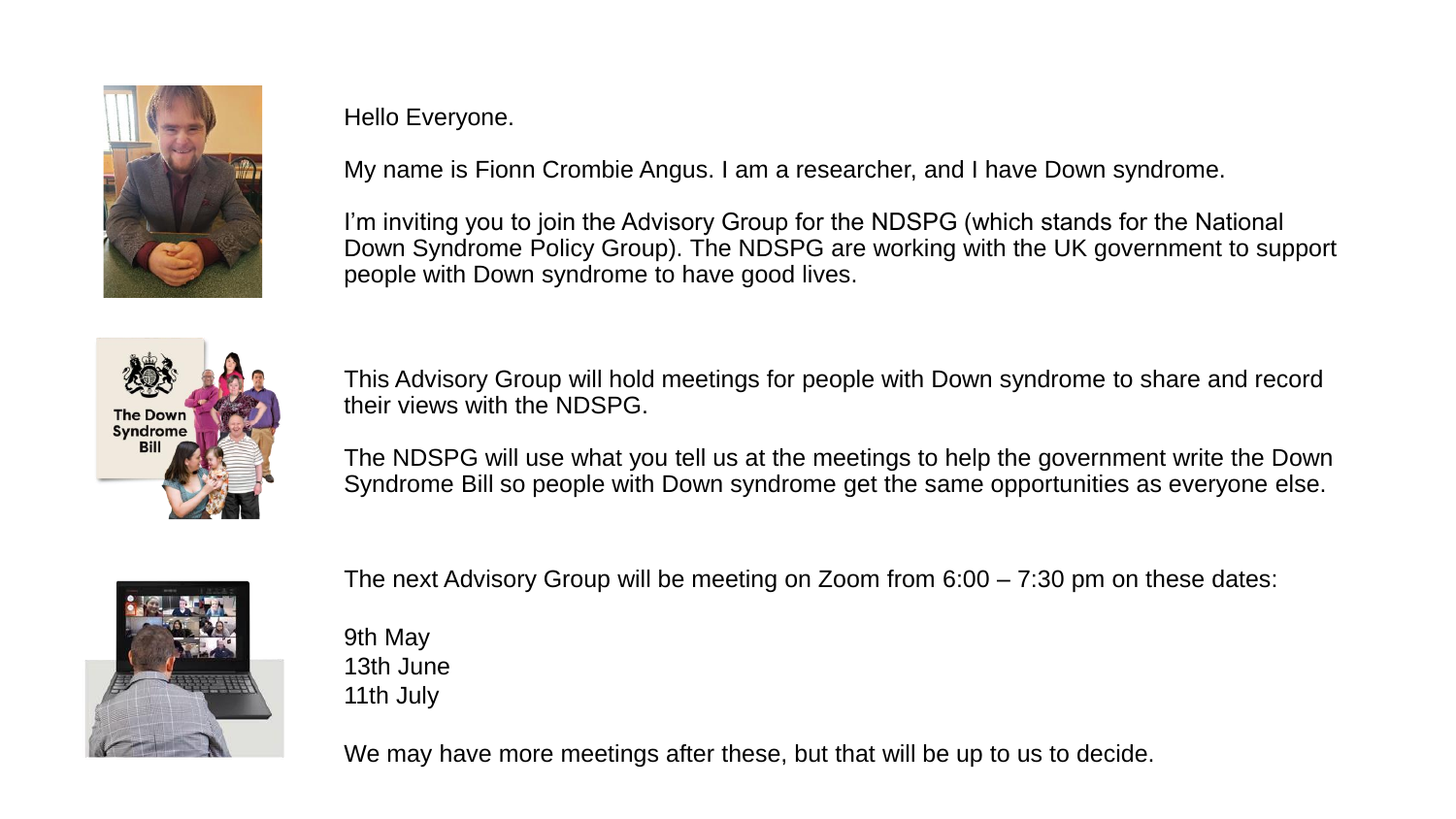

During the meeting we will:

Tell you about the Down Syndrome Bill

Collect your opinions about living life with Down syndrome

Have an open discussion, and try our best to answer questions



We plan to share what we all learn together.

I and other researchers will write this up as a research project.

The write-up won't mention your name, so, we will only share something you said, not who said it.



We also plan to make a movie about the process of creating the Down Syndrome Act, and we're going to use some video clips from our meetings to help tell the story.

You might appear in our movie, if you agree to. You'll get to choose, either way.

And, if you decide at some point that you don't want to continue, no problem – you can drop out any time.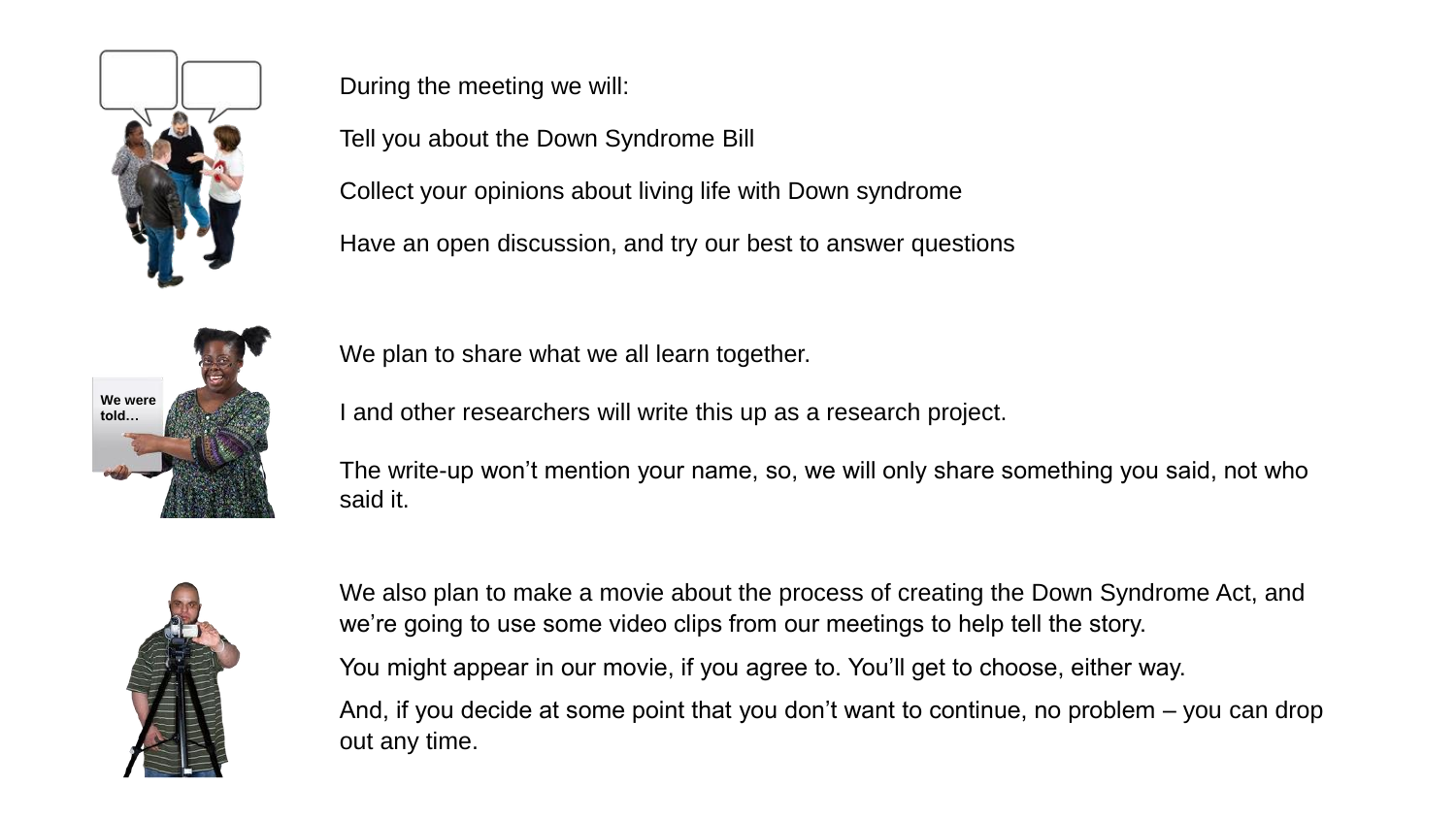

I am the co-ordinator of the Advisory Group and a Founding Officer of the National Down Syndrome Policy Group.

As the Co-Chair of an International Inclusive Research Group, I've been involved in a lot of research, and a lot of training about research, but I'm still learning.

My dad will be helping me. You might want to have your dad (or whoever you choose) help you during the Zoom meetings, but only if you want to.



If you do bring a helper, your helper will be in the Zoom call just to help you.

They can speak up in the meeting (because some of us rely on people who really know us well to help say the things we want to say, and you can do that here), but the helper shouldn't be sharing their own opinions about things - only people with Down syndrome are considered participants.



If you are attending our Zoom meetings independently, and you don't know how to do Zoom things like joining a meeting, changing your name, muting and unmuting, I can show you how ahead of time. Just write me an email.